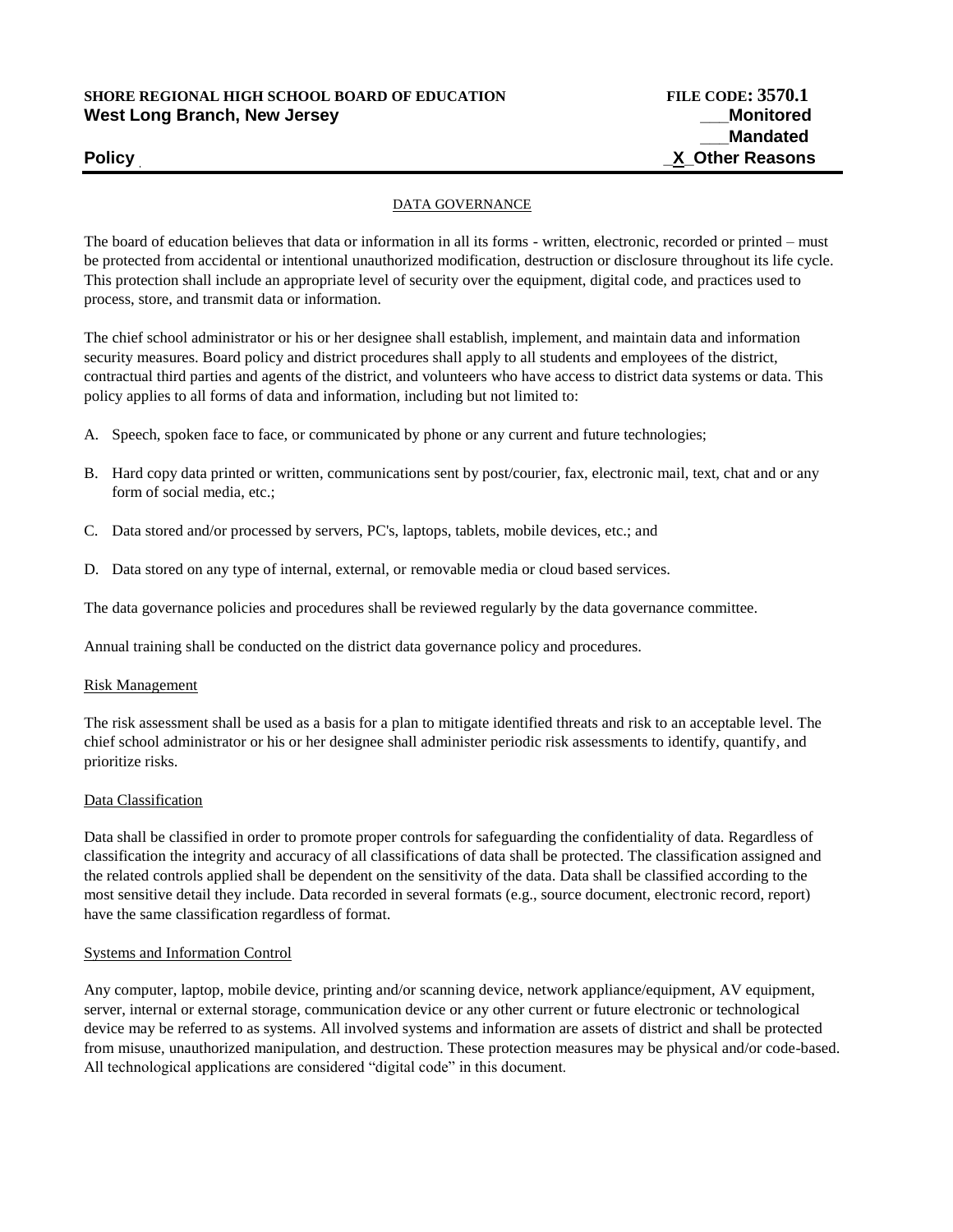#### File Code: 3570.1

# DATA GOVERNANCE (continued)

#### A. Ownership of Digital Code:

All digital code developed by district employees or contract personnel on behalf of the district and all digital code licensed or purchased for the district schools use is the property of board and shall not be installed for use at home or any other location, unless otherwise specified by the license agreement.

B. Digital Code Installation and Use:

All digital code that reside on technological systems within or used by the district schools shall comply with applicable licensing agreements and restrictions and shall comply with the district acquisition of digital code procedures.

C. Virus, Malware, Spyware, Phishing, Ransomware, and SPAM Protection:

Virus checking systems approved by the director of technology shall be deployed using a multi-layered approach (computers, servers, gateways, firewalls, filters, etc.) that ensures all electronic file are appropriately scanned for viruses, malware, spyware, phishing, ransomware, and SPAM. Users shall not delete or disable district protection systems or install other similar systems.

D. Access Controls:

Physical and electronic access to information systems that contain personally identifiable information (PII), confidential information, internal information and computing resources shall be controlled. To ensure appropriate levels of access by internal workers, a variety of security measures shall be instituted as approved by the chief school administrator.

- 1. Identification/Authentication: Unique user identification (user ID) and authentication shall be required for all systems that maintain or access personally identifiable information (PII), confidential information, and/or internal information. Users shall be held accountable for all actions performed on the system with their user ID. User accounts and passwords shall NOT be shared.
- 2. Transmission Security: Technical security mechanisms shall be implemented to guard against unauthorized access to data that are transmitted over a communications network, including wireless networks. The following features are implemented:
	- a. Integrity controls; and
	- b. Encryption, where deemed appropriate.

Note: Only district-supported email accounts shall be used for communications to and from school employees, to and from parents or other community members, to and from other educational agencies, to and from vendors or other associations, and to and from students for school business.

Remote Access: Access into the district network from outside shall only be allowed through methods authorized by the director of technology. All other network access options are strictly prohibited without explicit authorization from the director of technology. Personally identifiable information, confidential information and/or internal information that is stored or accessed remotely shall be maintained with the same level of protections as information stored and accessed within the district network. Personally identifiable information shall only be stored in cloud storage if said storage has been approved by the data governance committee or its designees.

3. Physical and Electronic Access and Security: Access to areas in which information processing is carried out shall be restricted to only appropriately authorized individuals.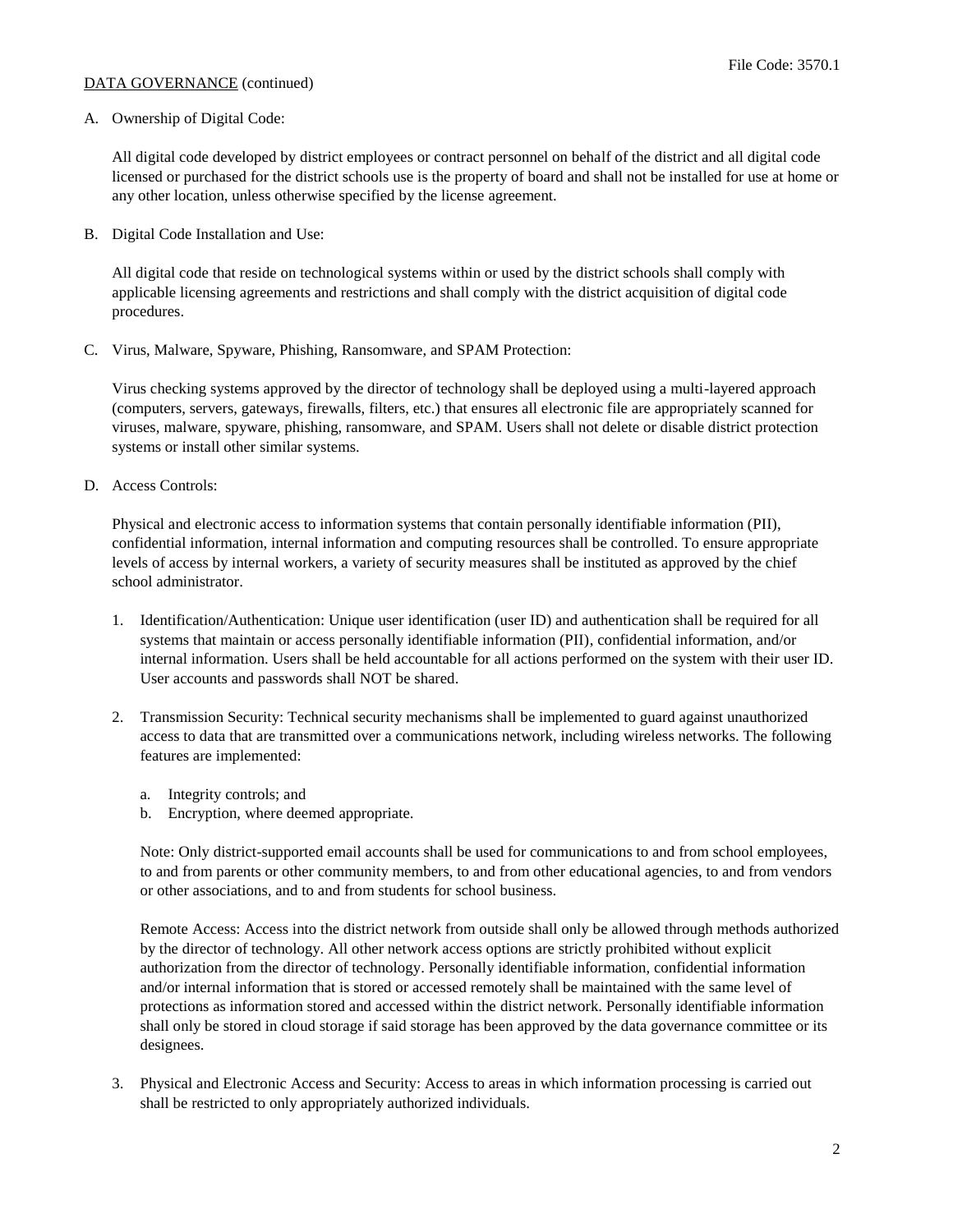# DATA GOVERNANCE (continued)

- a. No personally identifiable information, confidential and/or internal information shall be stored on a device's internal storage, a mobile device of any kind, or an external storage device that is not located within a secure area.
- b. No personally identifiable information shall be stored in personal cloud storage.
- c. No technological systems that may contain information as defined above shall be disposed of or moved without adhering to the appropriate Purchasing and Disposal of Electronic Equipment procedures.
- d. It is the responsibility of the user to not leave these devices logged in, unattended, and open to unauthorized use.

#### Electronic Mass Data Transfers

Downloading, uploading or transferring personally identifiable information, confidential information, and internal information between systems shall be strictly controlled. Requests for mass download of, or individual requests for, information for research or any other purposes that include personally identifiable information shall be in accordance with law, with this policy and be approved by the chief school administrator.

All other mass downloads of information shall be approved by the director of technology and include only the minimum amount of information necessary to fulfill the request. A Memorandum of Agreement (MOA) or equivalent shall be in place when transferring personally identifiable information to external entities such as software or application vendors, textbook companies, testing companies, or any other web based application, etc. unless the exception is approved by the chief school administrator.

Personally identifiable information, confidential information, and internal information shall be stored in a manner inaccessible to unauthorized individuals. Personally identifiable information and confidential information shall not be downloaded, copied or printed indiscriminately or left unattended and open to compromise. Personally identifiable information that is downloaded for educational purposes where possible shall be redacted before use.

## Oral Communications

District employees shall be aware of their surroundings when discussing personally identifiable information and confidential information. This includes but is not limited to the use of cellular telephones in public areas. District employees shall not discuss personally identifiable information or confidential information in public areas if the information can be overheard. Caution shall be used when conducting conversations in: semi-private rooms, waiting rooms, corridors, elevators, stairwells, cafeterias, restaurants, or on public transportation.

## Evaluation

Periodic technical and nontechnical evaluations shall be conducted of access controls, storage, and other systems. Appropriate measures to ensure continued protection shall be implemented to respond to environmental or operational changes affecting the security of electronic personally identifiable information.

#### Disaster Recovery

A disaster recovery plan shall be developed and implemented for prompt and efficient recovery from damage to critical systems, data, or information. Each school, department, and individual shall be required to report any system emergency or other occurrence (for example, fire, vandalism, system failure and natural disaster) that may damages data or systems instances immediately to the chief school administrator and the director of technology. The disaster recovery plan shall include the following:

- A. A prioritized list of critical services, data, and contacts;
- B. A process enabling the district to restore any loss of data in the event of fire, vandalism, natural disaster, or system failure;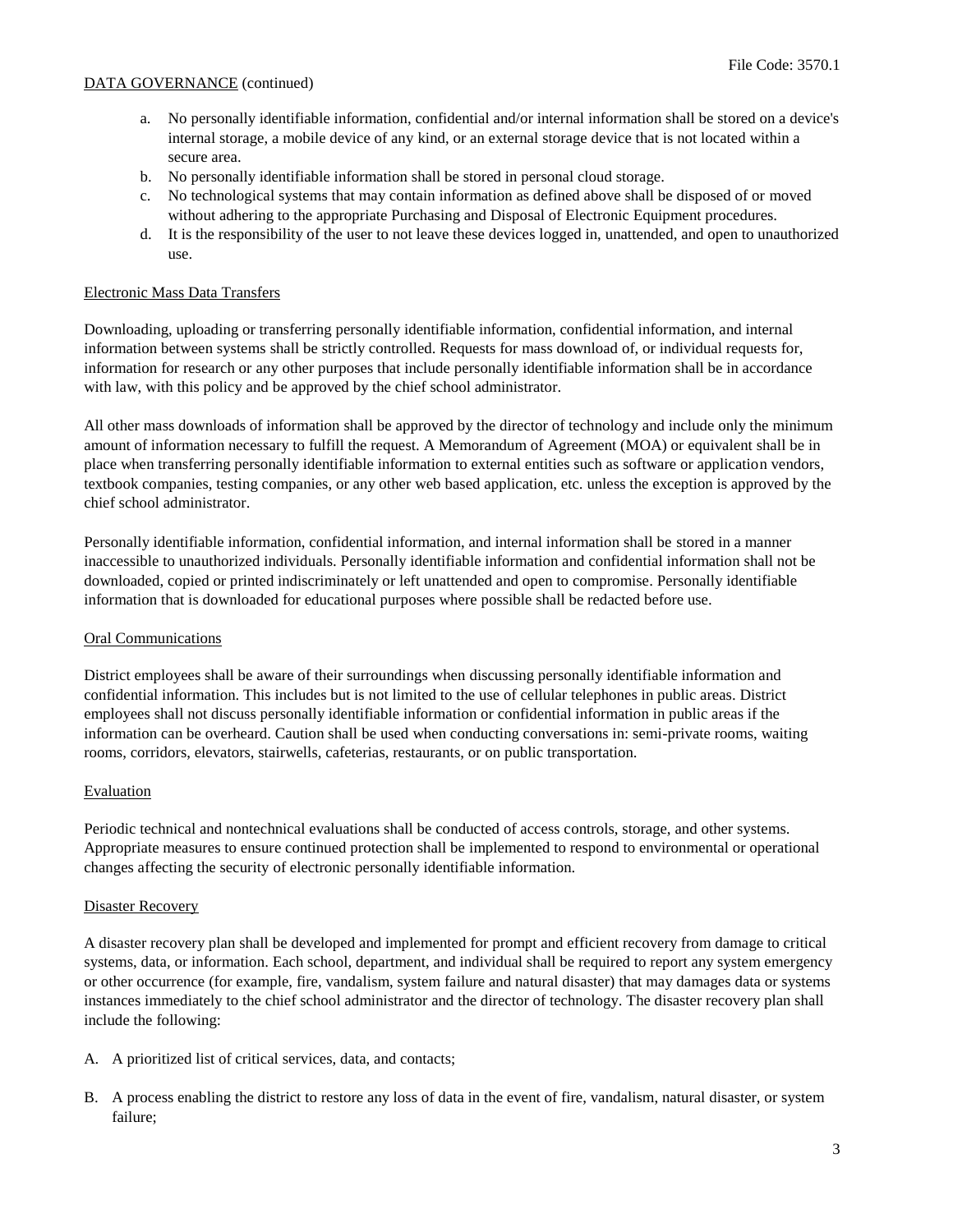# DATA GOVERNANCE (continued)

- C. A process enabling the district to continue to operate in the event of fire, vandalism, natural disaster, or system failure;
- D. Procedures for periodic testing of written contingency plans to discover weaknesses and the subsequent process of revision the documentation, if necessary.

# Compliance

This policy shall apply to all users of the district network information including: employees, staff, students, volunteers, and outside affiliates. Employees and volunteers failing to comply with this policy may subject to disciplinary measures up to and including termination of employment or assignment. Outside affiliates violating this policy may be subject to termination of affiliation. Students violating this policy may be subject to disciplinary actions consistent with the code of student conduct (see board policy 5131 Conduct and Discipline). Penalties associated with state and federal law may also apply.

The following actions are specifically prohibited and shall be grounds for disciplinary measures, including but not limited to:

- A. Unauthorized disclosure of personally identifiable information or confidential information;
- B. Unauthorized disclosure of a log-in code (User ID and password);
- C. Any attempt to obtain a log-in code or password that belongs to another person;
- D. Any attempt to use another person's log-in code or password;
- E. Unauthorized use of an authorized password to invade student or employee privacy by examining records or information for which there has been no request for review;
- F. Installation or use of unlicensed digital code on the district technological systems;
- G. The intentional unauthorized altering, destruction, or disposal of district information, data and/or systems. This includes the unauthorized removal from district technological systems such as but not limited to laptops, internal or external storage, computers, servers, backups or other media, copiers, etc. that contain personally identifiable information or confidential information;
- H. Any attempt to gain access to log-in codes for purposes other than for support by authorized technology staff, including the completion of fraudulent documentation to gain access.

| NJSBA:   | February 2019 |
|----------|---------------|
| Adopted: | May 2, 2019   |

# Key Words

Digital, Technology, Technological, Network, Data Recovery, Security, Technological System

| N.J.S.A. 2A:4A-60 et al.  | Disclosure of juvenile information; penalties for |
|---------------------------|---------------------------------------------------|
|                           | disclosure                                        |
| N.J.S.A. 2A:38A-1 et seq. | Computer System                                   |
| N.J.S.A. 2C:20-25         | <b>Computer Related Theft</b>                     |
| N.J.S.A. 18A:7A-10        | NJOSAC                                            |
|                           |                                                   |